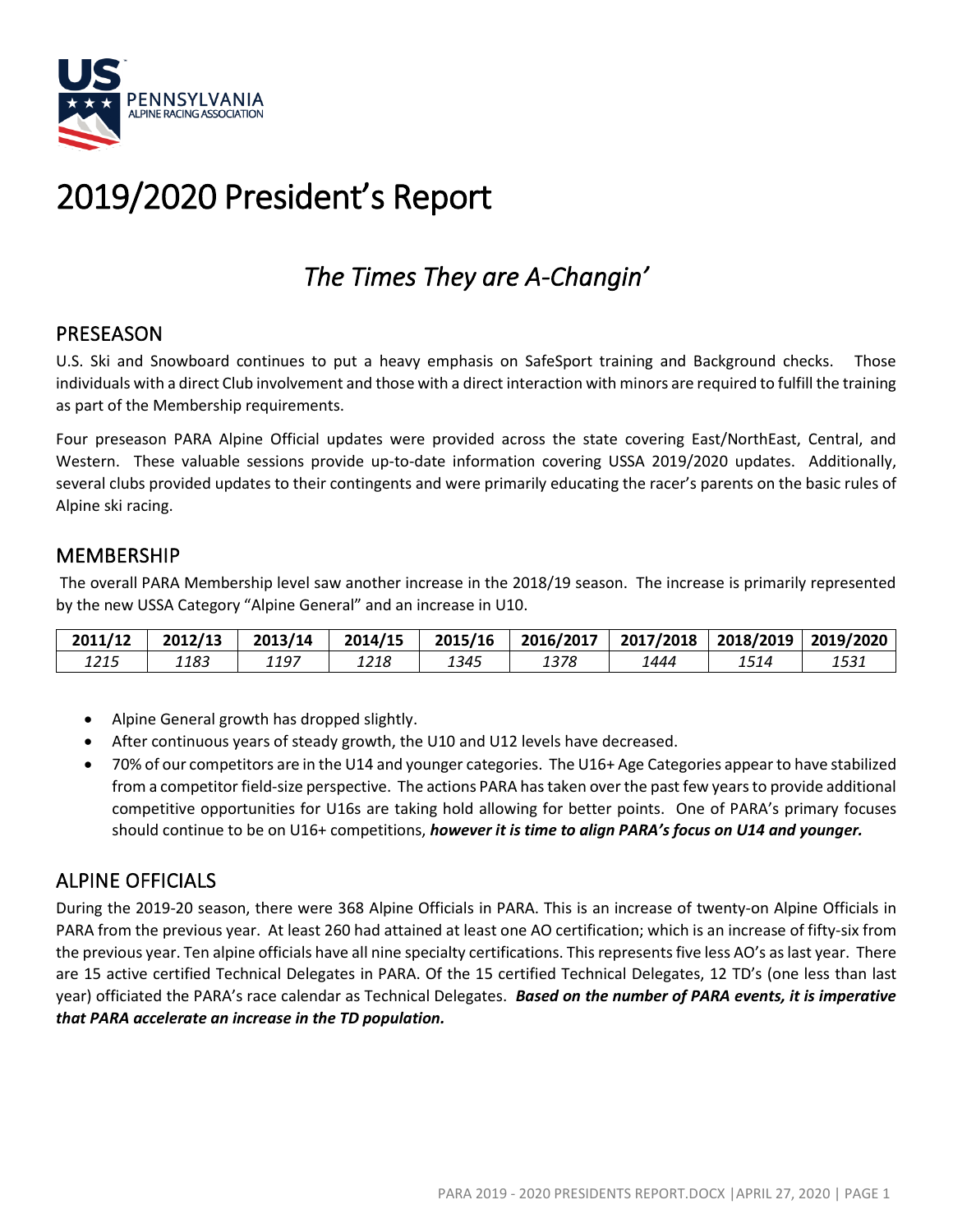

#### **SEASON**

## Killington World Cup

The Killington World Cup event invited other Eastern Athletes (not just VARA) to participate in the "Parade of Ski Clubs" before the start of Sunday's competition. Representatives from NY, Tri-State, SARA, and PARA all participated. PARA had approximately 20 athletes/chaperones attend. PARA had a banner made which was carried by members. The organization for this has been primarily word-of-mouth and via website announcements.

#### Events

The weather was reluctant at the beginning of this season. The training was delayed by a week or so for the clubs. PARA hosted forty-four (44) U10 – U21, (Men & Women) Races, training days, and (1) Super G camp that was 2-days in length. This year, no race or training days were canceled. Six race days were rescheduled.

The weather in mid-late Feb/early March did not cause the amount of havoc as had occurred for the previous PARA Championship events. However, there were weather issues at the Championship events and the hosting sites did an outstanding job communicating any changes to the scheduled events.

*PARA will be implementing a Championship Kick-off Call at 2 weeks and 1 week prior to the events so that the ROC, Age Chair, Derby Chair, and Executive Board have a consensus statement concerning the events. This allows for clear communication to the PARA population as to any last-minute updates or changes associated with the event.*

*PARA does have an issue with athletes attending Post Season Events. We were able to fill quota spots with alternate athletes but the scheduling, spring break, and time commitments to school and other sports' training is causing PARA some issues. Recognizing our PARA athletes at post season events continues to be something that we should be supporting and have not addressed. Providing access to a "TEAM" garment would be a nice addition for the athletes at any post season event. It is the one thing that most post season athletes would like to have and have repeatedly asked for. Thanks to Dan Chayes and Curt Schramm for setting up a PARA Gear online ordering site for athletes to buy PARA gear. We should consider establishing this as an ongoing method for this cool swag.*

## The Effects of COVID-19

The pandemic did not disturb the actual PARA race season as the significant shutdowns surfaced during the start of the Post-Season events. Although a few events started at the early stages of the voluntary shutdowns, all events were subsequently changed from voluntary to mandated cancellations. These are unprecedented times as all the spring meetings have become virtualized. Virtualized meetings have seen an increase in attendance at the National level and at the Eastern Regional level.

## Eastern Projects

- U12 Project at NWAC
	- o PARA sent 18 competitors to this event. Sixty athletes from NYSSRA, Tri-State, PARA, and NJSRA were invited to this two-day (Wed/Thurs) project.
	- $\circ$  The environment provided the athletes an opportunity to focus on discipline specific goals (ex. Pole planting, transition, pressure in the fall line, edge angles, etc.)
	- $\circ$  The event was well supported and had an all-star staff running the event.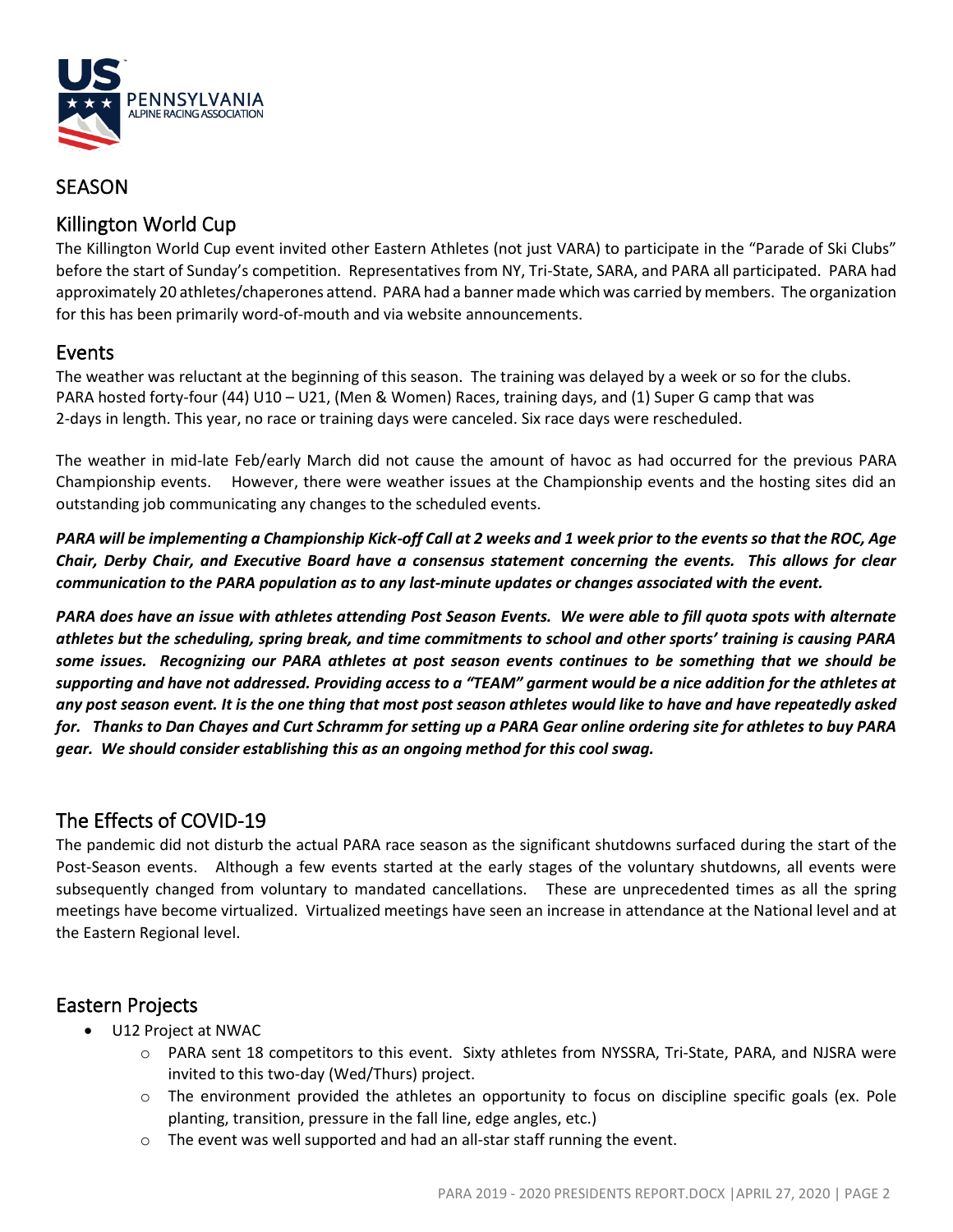

- U14 Eastern Projects
- U16 Eastern Projects
	- o Three PARA athletes attended USSS Eastern projects during the 2020 season. Lucca Correia (BMRA) attended a men's SL event at Mittersill (males) and Marcella Altman (SRRC) and Tatum Treherne (SRRC) attended the women's SL event at Burke Mountain. Both were held on Feb 6-7.

#### Competitor Focuses

As previously indicated, *PARA and its member clubs need to find innovative ways to make U14 and younger athlete population focus more on making the process important vs making the actual competition the focus.* How does PARA encourage more continued participation at the younger levels? What can PARA provide which helps the clubs provide a fundamental change in the way the younger age groups are addressed? How do we make competitions fun and hold the attention? Coaches education; Divisional visit by the Eastern Youth Team; Team events/Dual-events; Events with other affiliated states?

Finally, the issue surrounding what constitutes athlete qualifications for consideration towards quotas for post-season events needs to be clarified. These qualifications should reflect the numbers of athletes committed in participating in most season events. *Some percentage of athletes still do NOT compete in any PARA event prior to the quotas being finalized.*

#### COMMUNICATIONS/SOCIAL MEDIA

#### *#1 – thank you to all the PARA correspondents for providing write-ups, pics, and pushing comradery amongst our athletes. The twitter account (@pa\_alpineracing) and Instagram account (@pa\_alpineracing) continue to be used to help with both inward and outward promotion of PARA athletes and events.*

The [www.paracing.org](http://www.paracing.org/) website continues to be the primary vehicle for general news, announcements, and updates associated with the organization. As an organization, we should be providing short event articles with pictures stating the key accomplishments and results from all the Cup and Regional events. Promotion of our accomplishments continues to be worked. We need ROCs or club to provide a few pictures and a summary write-up of the event/awards so that we can continue feeding the promotional machine. By using our website, we should be marketing our racers' results within state and post-season.

The website continues to be maintained via our webmaster Carrie Scheetz. Thanks Carrie for keeping all the information up-to-date. There will be continued efforts over the next months to clean-up older information (FAQ) and provide more relevant information and links.

A PARA Facebook page (pennsylvaniaalpineracing ) and group continue to be used to push an additional communication path. There have been some good questions generated via this mechanism and PARA will continue to use it as a communication vehicle.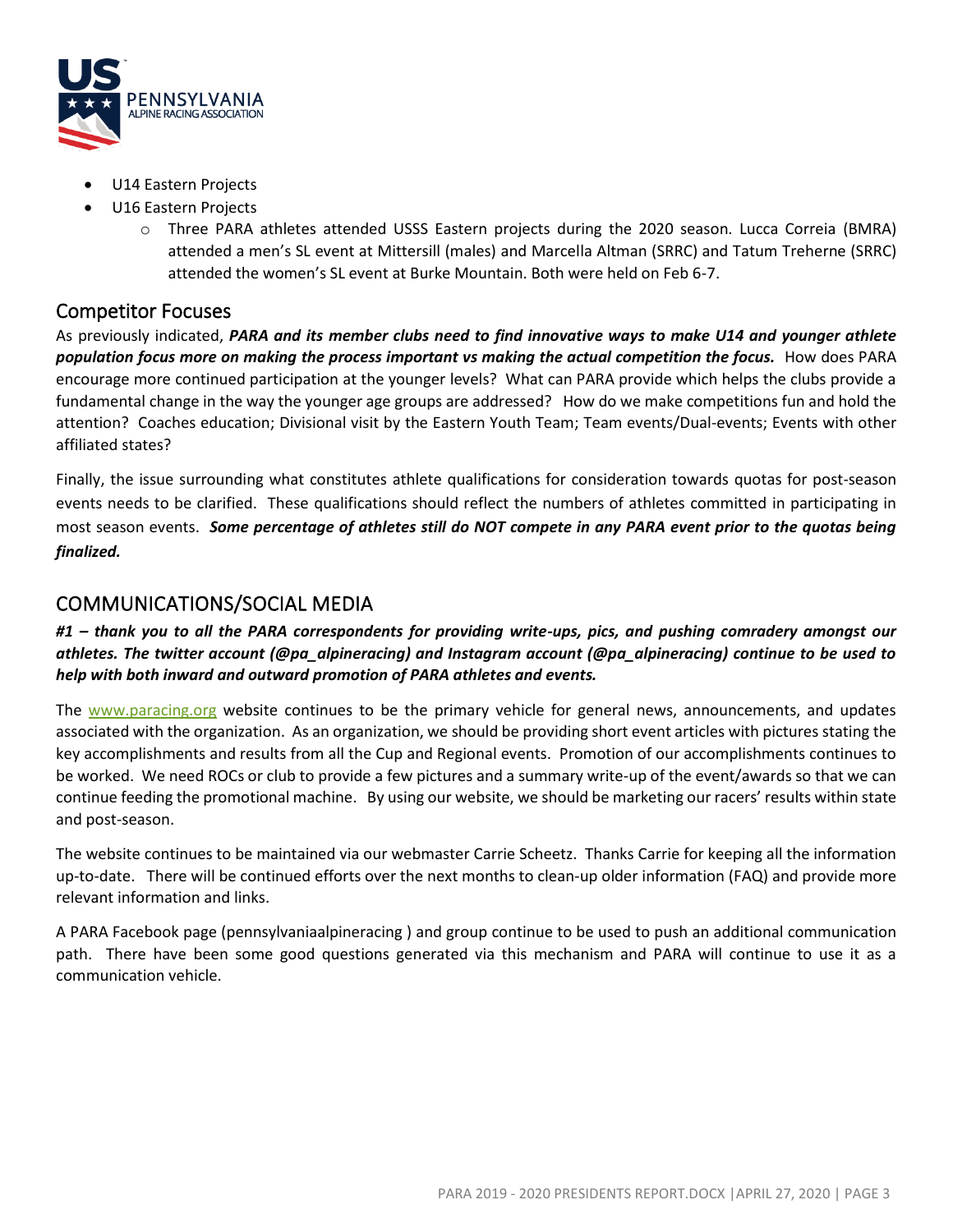

### LOOKING FORWARD

PARA must continue to look at promoting and providing educational needs of its membership

#### US Ski and Snowboard – Eastern

- Voted upon and approved U14 State Championship events are mandated to be open events.
	- o Motion (ECC): "The ECC mandate that the divisions of the Eastern Region implement an all-inclusive divisional U14 championships during the 2020-2021 season. The purpose of this mandate is to enhance the development opportunities for our U14 athletes in the Eastern Region. The ECC believes that eliminating council or any other qualification for divisional championships will reduce the amount of stress on athletes during the main competition season, enable greater flexibility in race schedules, allow for productive training blocks, and provide opportunities to be more creative in elevating the level of competition available to our athletes." Mariel/Beatty- VOTE: PASSES Unanimously
- Encourage your club and club members to respond to the Youth Development online surveys.

#### Key US Ski and Snowboard Changes

- Health of the Sport Task Forces
	- o U12 ski equipment restrictions are maintained
	- o U12 speed suit limitation recommendation is not continuing.
- SafeSport Training Requirements
	- $\circ$  All members turning 18 years of age and older during the season are required to complete SafeSport training through the U.S. Center for SafeSport (substitutions are not permitted). \*Some alpine masters excluded per member club authorization
	- $\circ$  Membership cards will only display those memberships for which all requirements have been met
	- o Those with incomplete requirements will remain on pending status
	- o Members on pending status are not eligible to participate in U.S. Ski & Snowboard events until requirements are met
- Background Screening Requirement
	- o *All adult members, with the exception of some alpine masters and short-term members, are required to undergo background screening*
	- $\circ$  Membership cards will only display those memberships for which all requirements have been met
	- o Those with incomplete requirements will remain on pending status
	- o *Members on pending status are not eligible to participate in U.S. Ski & Snowboard events until requirements are met*
	- o *Please allow several weeks for screening process to be completed. Individual screening times will vary. Foreign screenings may take a month or more*

#### PARA Items for Consideration

o Revisit the PARA Youth Development emphasis particularly with the U14 open championship mandate stated earlier, and the drop in U10/U12 PARA population.